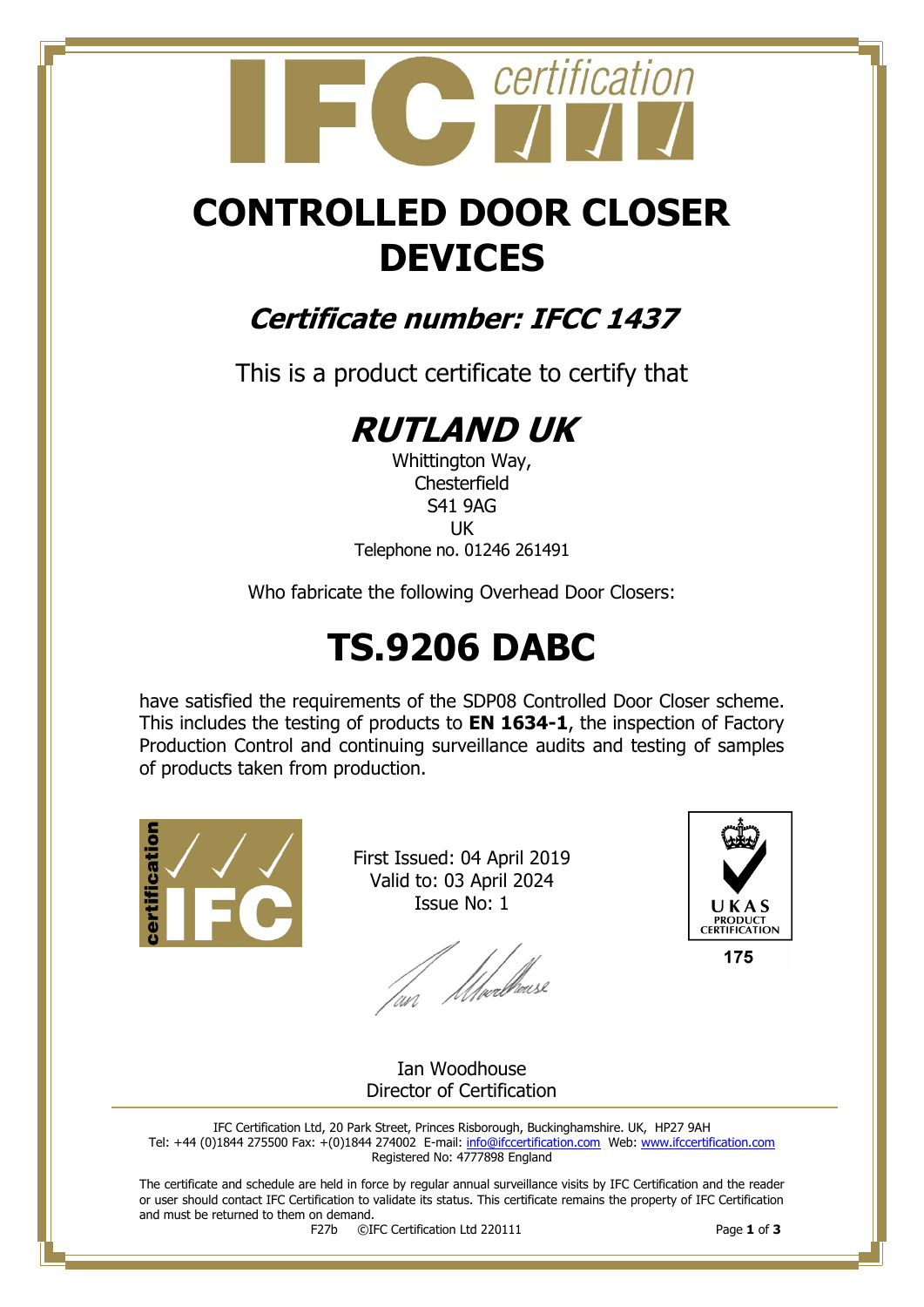

#### **Rutland TS.9206 DABC Overhead Door Closer**

Acceptable doorset types and fire resistance periods are identified in the table below: -

| <b>Approved Door Types</b> |            |           |    |            |            |            |  |
|----------------------------|------------|-----------|----|------------|------------|------------|--|
| <b>FR</b>                  | <b>IMM</b> | <b>MM</b> | TΤ | <b>ITT</b> | <b>ITM</b> | <b>ITC</b> |  |
| <b>FD20</b>                | V          |           |    | v          |            |            |  |
| <b>FD30</b>                | W          |           |    | 7          |            |            |  |
| <b>FD60</b>                | v          | ∿         |    |            |            |            |  |
| <b>FD90</b>                | V          | ٦         |    | ٦ν         |            |            |  |
| <b>FD120</b>               | V          | v         |    | ٦ν         |            |            |  |
| <b>FD240</b>               | V          | ٦         |    |            |            |            |  |
| <b>E20</b>                 |            |           |    |            |            |            |  |
| <b>EI20</b>                | V          |           |    | v          |            |            |  |
| <b>E30</b>                 | ٦          |           |    | 7          |            |            |  |
| <b>EI30</b>                | ٦.         |           |    | ┓          |            |            |  |
| <b>E60</b>                 | V          | T.        |    | ٦ν         |            |            |  |
| <b>EI60</b>                | V          | v         |    | ٦ν         |            |            |  |
| <b>E90</b>                 | V          | ∿         |    |            |            |            |  |
| <b>EI90</b>                |            | v         |    |            |            |            |  |
| E120                       | v          |           |    |            |            |            |  |
| <b>EI120</b>               |            |           |    |            |            |            |  |
| E240                       |            |           |    |            |            |            |  |
| <b>EI240</b>               |            |           |    |            |            |            |  |

#### Key

-

**Type TT** - 20 minute doorsets that consist of non-metallic leaves in timber frames that do not contain intumescent materials in the frame to leaf gap.

**Type ITT** - 20 minute to 120 minute doorsets containing intumescent seals and consisting of non-metallic faced and edged leaves hung in timber frames

**Type ITM** - 20 minute to 120 minute doorsets containing intumescent seals and consisting of non-metallic faced and edged leaves hung in metal frames.

**Type ITC** - 20 minute to 120 minute doorsets containing intumescent seals and consisting of non-metallic faced and edged leaves hung in proprietary composite frames, of which the principal material is other than timber or metal but which may include any other materials. **Type MM** - 20 minute to 240 minute doorsets that consist of metallic leaves in metallic

frames that do not contain intumescent materials in the frame to leaf gap.

**Type IMM** - 20 minute to 240 minute doorsets that consist of metallic leaves in metallic frames that contain intumescent materials in the frame to leaf gap.

The certificate and schedule are held in force by regular annual surveillance visits by IFC Certification and the reader or user should contact IFC Certification to validate its status. This certificate remains the property of IFC Certification and must be returned to them on demand.<br> $F27b$   $\odot$ I

F27b ©IFC Certification Ltd 220111 Page **2** of **3**